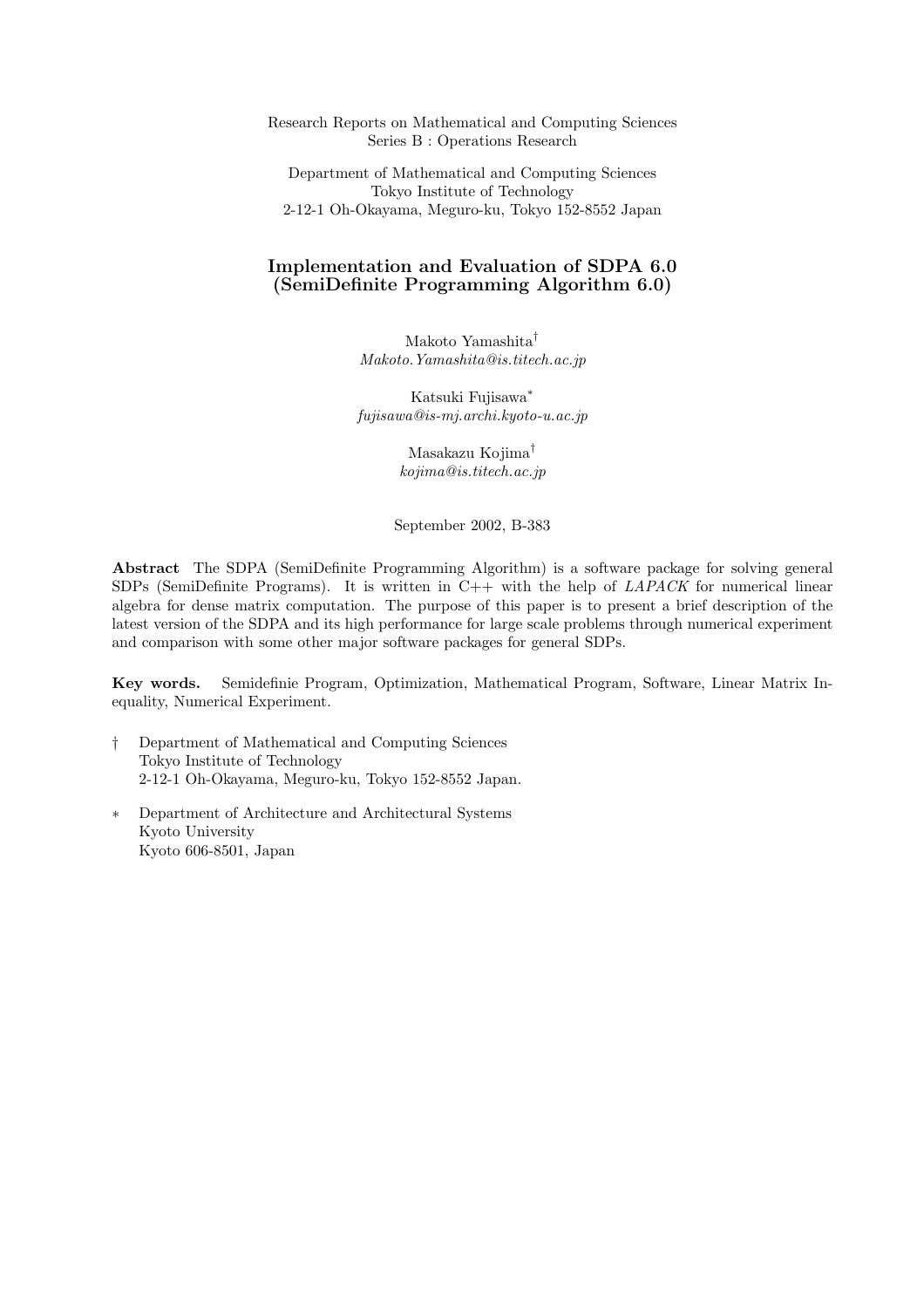## 1 Introduction

SDP (Semidefinite Program) is an extension of LP (Linear Program) in the Euclidean space to the space of symmetric matrices. We start from an LMI (Linear Matrix Inequality) as an example of SDPs arising from the system and control theory [4]. Let  $\mathbb{S}^n$  be the set of  $n \times n$  symmetric matrices, and let  $A_i \in \mathbb{S}^n$   $(0 \le i \le p)$ . We use the notation  $\boldsymbol{X} \succeq \boldsymbol{O}$  to denote that  $\boldsymbol{X} \in \mathbb{S}^n$  is positive semidefinite. An LMI is defined as

$$
A(x) = A_0 + \sum_{i=1}^p x_i A_i \succeq O,
$$

where  $\boldsymbol{x} = (x_1, x_2, \dots, x_p)$  is a vector variable in  $\mathbb{R}^p$ . We want to find an  $\boldsymbol{x} \in \mathbb{R}^p$  such that  $\boldsymbol{A}(\boldsymbol{x}) \succeq \boldsymbol{O}$ or detect that  $A(x)$  is not positive semidefinite for any  $x \in \mathbb{R}^p$ . Introducing an auxiliary variable  $\lambda$ , we transform the LMI into the following SDP.

minimize 
$$
\lambda
$$
 subject to  $\mathbf{X} = \mathbf{A}_0 + \sum_{i=1}^p x_i \mathbf{A}_i + \lambda \mathbf{I}, \ \mathbf{X} \succeq \mathbf{O}.$ 

Here I denotes the  $n \times n$  identity matrix. In this minimization problem, we have a linear objective function Here *I* denotes the  $n \times n$  identity matrix. In this minimization problem, we have a linear objective function  $\lambda$  over a linear constraint  $\boldsymbol{X} = \boldsymbol{A}_0 + \sum_{i=1}^p x_i \boldsymbol{A}_i + \lambda \boldsymbol{I}$  and a positive semidefinite constra that the above SDP has a feasible solution  $(\bar{x}, \bar{\lambda})$  with a nonpositive objective function value  $\lambda = \bar{\lambda}$ . Then  $x = \bar{x}$  satisfies the LMI. On the other hand, if the optimal value of the SDP is positive, then we know that the LMI has no solution.

Now we introduce a standard form of SDP  $P$ , and its dual  $D$ .

$$
\mathcal{P}: \text{ minimize } \sum_{i=1}^{m} c_i x_i \text{ subject to } \mathbf{X} = \sum_{i=1}^{m} \mathbf{F}_i x_i - \mathbf{F}_0, \quad \mathbf{X} \succeq \mathbf{O}, \quad \mathbf{X} \in \mathbb{S}^n.
$$
\n
$$
\mathcal{D}: \text{ maximize } \mathbf{F}_0 \bullet \mathbf{Y} \text{ subject to } \mathbf{F}_i \bullet \mathbf{Y} = c_i \ (i = 1, 2, ..., m), \quad \mathbf{Y} \succeq \mathbf{O}, \quad \mathbf{Y} \in \mathbb{S}^n.
$$
\n
$$
(1)
$$

Here  $U \bullet V$  denotes the inner product of U and V in  $\mathbb{S}^n$ , *i.e.*,  $U \bullet V = \sum_{i=1}^n \sum_{j=1}^n U_{ij} V_{ij}$ . We call  $(x, X)$  a primal feasible solution of the SDP if  $(x, X)$  satisfies the constraints of P, and  $(x, X)$  a primal interior feasible solution if  $X \succ O$  in addition to the feasibility. If a primal feasible solution  $(x, X)$  attains the minimum objective value  $\sum_{i=1}^{m} c_i x_i$  of P among all primal feasible solutions, we call  $(x, X)$  a primal the minimum objective value  $\sum_{i=1}^{m} c_i x_i$  of P among all primal feasible solutions, we call  $(x, X)$  a primal optimal solution. We define a dual feasible solution, a dual interior feasible solution, and dual optimal solution similarly. We say that  $(x, X, Y)$  is a feasible solution (an interior feasible solution, or an optimal solution, respectively) if  $(x, X)$  is a primal feasible solution (a primal interior feasible solution, or a primal optimal solution, respectively) and  $Y$  is a dual feasible solution (a dual interior-feasible solution or a dual optimal solution, respectively).

SDP is not only an extension of LP but also includes convex quadratic optimization problems and some other convex optimization problems. It has a lot of applications in various fields such as combinatorial optimization [9], control theory [4], robust optimization [3, 23] and chemical physics [15]. See [19, 22, 23] for a survey on SDPs and the papers in their references.

The PDIPA (primal-dual interior-point algorithm) [10, 12, 14, 16] is known as the most powerful and practical numerical method for solving general SDPs. The method is an extension of the PDIPA [11, 18] developed for LPs. The SDPA (SemiDefinete Programming Algorithm) presented in this paper is a PDIPA software package for general SDPs based on the paper [7, 12]. Besides the SDPA, several software packages for solving general SDPs, DSDP [2], CSDP [5], SeDuMi [17] and SDPT3 [20] have been released so far. They are available at the Web site http://www-neos.mcs.anl.gov/neos/server-solvers.html. The main features of the SDPA are:

- It exploits the sparsity of data matrices [7] to save computational time, and solves large scale SDPs efficiently.
- The SDPA is written in  $C++$  language, so that one can call its routines from his own  $C++$  program.

Some numerical results of the SDPA 4.0, an old version of the SDPA with its comparison to some other software packages including the SDPT3 and the CSDP were reported in the paper [8]. Since then, the performance of the SDPA and those software packages has been considerably improved. In particular,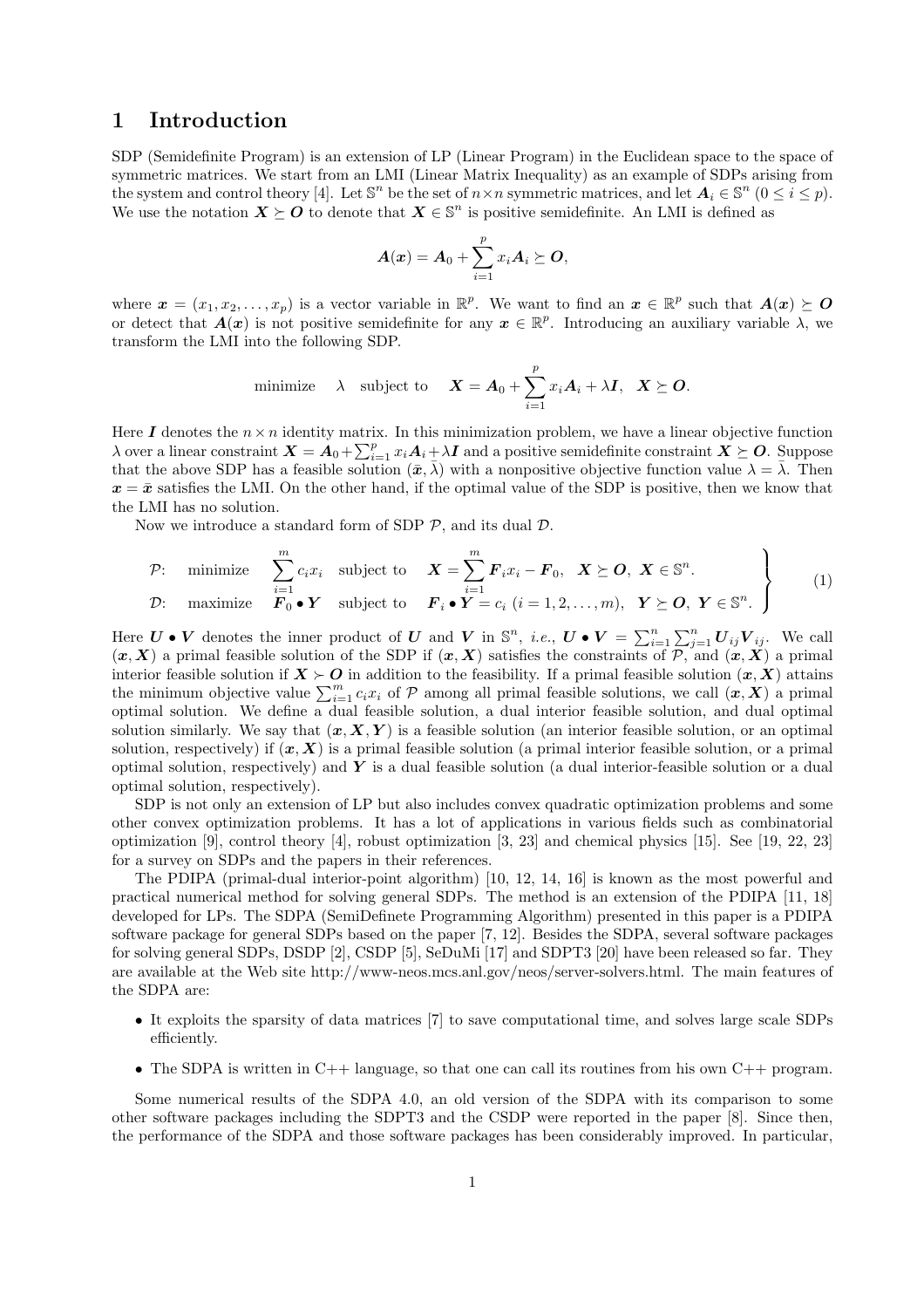the SDPA 6.0 (the latest version at the moment of writing) incorporated LAPACK [1], and adopted one dimensional array data structure to store dense matrices so as to fit to dense matrix computation using LAPACK. These two new devices have made the SDPA much faster than the previous version (Version 5.01).

The main purpose of this paper is to present a high performance of the SDPA 6.0 in comparison to some major software packages, the SDPT3[20], the CSDP[5] and the SeDuMi[17]. Section 2 presents an algorithmic framework of the SDPA. Section 3 explains the usage of the SDPA shortly. Section 4 is devoted to some numerical results on the SDPA 6.0 and its comparison to the SDPT3, the CSDP, the SeDuMi and the SDPA 5.01 through randomly generated SDPs, large scale SDPs arising from chemical physics [15] and SDPLIB[6] benchmark problems. For the first two types of problems, the SDPA 6.0 exhibited the highest performance among the software packages listed above. In particular, the SDPA 6.0 successfully solved large scale duals SDP  $D$  of the second type, having more than  $m = 15000$  equality constraints, which all other software packages could not handle because of out of memory. We also observe in Section 4 that the SDPA 6.0 and the SDPT3 worked better on SDPLIB benchmark problems than the CSDP, the SeDuMi and the SDPA 5.01.

# 2 The Primal-Dual Interior-Point Algorithm of the SDPA

Suppose that the SDP (1) has an interior feasible solution. Then the KKT system (2) below gives a necessary and sufficient condition for  $(x, X, Y)$  to be an optimal solution of the SDP (1).

$$
\boldsymbol{X} = \sum_{i=1}^{m} \boldsymbol{F}_{i} x_{i} - \boldsymbol{F}_{0}, \ \boldsymbol{F}_{i} \bullet \boldsymbol{Y} = c_{i} \quad (i = 1, 2, ..., m), \ \boldsymbol{X} \boldsymbol{Y} = \boldsymbol{O}, \ \boldsymbol{X} \succeq \boldsymbol{O}, \ \ \boldsymbol{Y} \succeq \boldsymbol{O} \tag{2}
$$

Replacing the complementarity condition  $XY = O$  by a perturbed complementarity condition  $XY = \mu I$ with  $\mu > 0$ , we have

$$
\boldsymbol{X} = \sum_{i=1}^{m} \boldsymbol{F}_{i} x_{i} - \boldsymbol{F}_{0}, \ \ \boldsymbol{F}_{i} \bullet \boldsymbol{Y} = c_{i} \quad (i = 1, 2, \ldots, m), \ \boldsymbol{X} \boldsymbol{Y} = \mu \boldsymbol{I}, \ \ \boldsymbol{X} \succeq \boldsymbol{O}, \ \ \boldsymbol{Y} \succeq \boldsymbol{O}.
$$
 (3)

It is known that for every  $\mu > 0$  the perturbed KKT system (3) has a unique solution  $(\mathbf{x}_{\mu}, \mathbf{X}_{\mu}, \mathbf{Y}_{\mu})$ , and that the set  $\mathcal{C} = \{(\boldsymbol{x}_{\mu}, \boldsymbol{X}_{\mu}, \boldsymbol{Y}_{\mu}) : \mu > 0\}$  forms a smooth curve converging to a solution  $(\boldsymbol{x}, \boldsymbol{X}, \boldsymbol{Y})$  of the KKT system (2), which corresponds to an optimal solution of the SDP (1), as  $\mu \to 0$ . We call C the central path. By construction, we know if  $\mu > 0$  and  $(\mathbf{x}_{\mu}, \mathbf{X}_{\mu}, \mathbf{Y}_{\mu})$  is on the central path C then  $\mu = \mathbf{X} \bullet \mathbf{Y}/n$ .

Roughly speaking, the SDPA starts from a given initial point  $(x, X, Y)$  satisfying  $X \succ O$  and  $Y \succ O$ and numerically traces the central path C. Letting  $\mu = \beta(\mathbf{X} \bullet \mathbf{Y}/n)$ , it chooses a target point  $(\mathbf{x}_{\mu}, \mathbf{X}_{\mu}, \mathbf{Y}_{\mu})$ on the central path C to move from the current point  $(x, X, Y)$ , where  $\beta \in [0, 1]$ . Then the SDPA computes a search direction  $(dx, dX, dY)$  to approximate the point  $(x_{\mu}, X_{\mu}, Y_{\mu})$ , and updates the current point as  $(x, X, Y) \leftarrow (x + \alpha_p dx, X + \alpha_p dX, Y + \alpha_d dY)$ , where  $\alpha_p$  and  $\alpha_d$  are primal and dual step lengths to keep  $X + \alpha_p dX$  and  $Y + \alpha_d dY$  positive definite. The SDPA repeats this procedure until it attains an  $(\bar{\epsilon}, \epsilon^*)$ -approximate solution described below.

Suppose that  $(x, X, Y) \in \mathbb{R}^m \times \mathbb{S}^n \times \mathbb{S}^n$  satisfies  $X \succeq O$  and  $Y \succeq O$ . The SDPA employs the quantities

$$
\max\left\{ \left| \left[ \boldsymbol{X} - \sum_{i=1}^{m} \boldsymbol{F}_{i} x_{i} + \boldsymbol{F}_{0} \right]_{pq} \right| : p, q = 1, 2, \ldots, n \right\} \text{ and } (4)
$$

$$
\max\left\{|\boldsymbol{F}_i \bullet \boldsymbol{Y} - c_i| \; : i = 1, 2, \dots, m\right\} \tag{5}
$$

as the primal feasibility error and the dual feasibility error, respectively. We refer to the maximum of the primal and the dual feasibility errors as the primal-dual feasibility error or simply the feasibility error. We say that  $(x, X, Y)$  is an  $\bar{\epsilon}$ -approximate feasible solution of the SDP (1) if the feasibility error is less than  $\bar{\epsilon}$ , where  $\bar{\epsilon}$  is a parameter whose default value is set at  $1.0 \times 10^{-7}$  in the SDPA. Define the relative duality gap by

$$
\frac{|objP - objD|}{\max\{(|objP| + |objD|)/2.0, 1.0\}}\tag{6}
$$

Here  $objP$  denotes the primal objective function value  $\sum_{i=1}^{m} c_i x_i$ , and  $objD$  the dual objective function value  $\mathbf{F}_0 \bullet \mathbf{Y}$ . Let  $\epsilon^*$  be a sufficiently small positive number; the default value of  $\epsilon^*$  is set at  $1.0 \times 10^{-7}$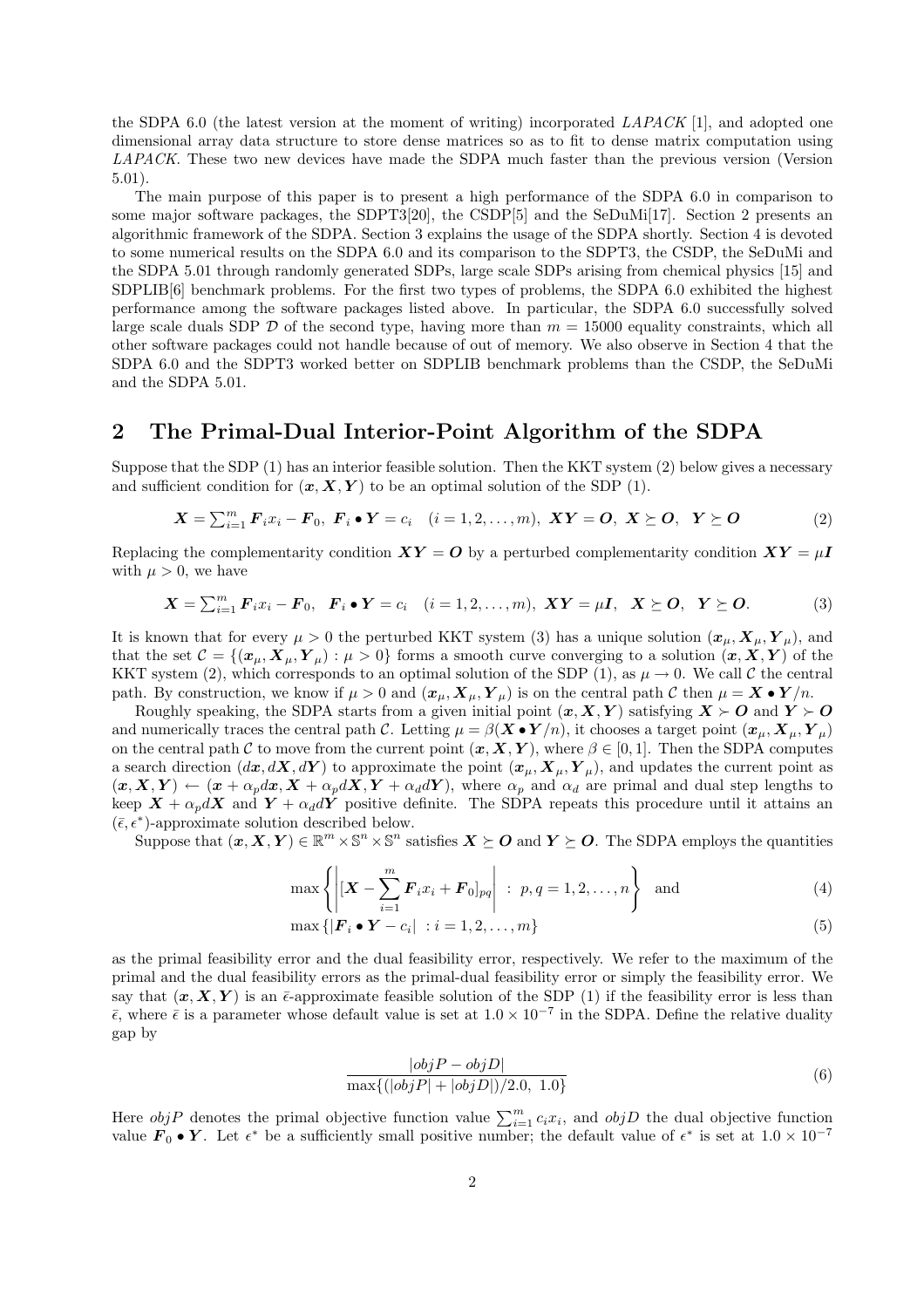in the SDPA. We say that  $(x, X, Y)$  is an  $(\bar{\epsilon}, \epsilon^*)$ -approximate optimal solution of the SDP (1) if it is an  $\bar{\epsilon}$ -approximate feasible solution and the relative duality gap is less than  $\epsilon^*$ .

To compute the search direction  $(dx, dX, dy)$ , the SDPA employs Mehrotra type predictor-corrector procedure [13] with use of the HRVW/KSH/M search direction [10, 12, 14]. Let  $(\boldsymbol{x}, \boldsymbol{X}, \boldsymbol{Y}) = (\boldsymbol{x}^k, \boldsymbol{X}^k, \boldsymbol{Y}^k)$ be a current point satisfying  $X \succ O$  and  $Y \succ O$ .

In Mehrotra type predictor procedure, we first choose a centering parameter  $\beta_p$  for the predictor-step. If  $(x, X, Y)$  is an  $\bar{\epsilon}$ -approximate feasible solution of the SDP (1), then let  $\beta_p = 0$ , else let  $\beta_p = \beta$ , where  $\bar{\beta}$  is a parameter whose default value is 0.2. Ideally we want to solve the following system to compute a search direction  $(dx, dX, dY)$  for the next point  $(x + dx, X + dX, Y + dY)$  being on the central path C.

$$
\begin{array}{rcl}\n\boldsymbol{X} + d\boldsymbol{X} & = & \sum_{i=1}^{m} \boldsymbol{F}_i(x_i + dx_i) - \boldsymbol{F}_0, \\
\boldsymbol{F}_i \bullet (\boldsymbol{Y} + d\boldsymbol{Y}) & = & c_i \quad (i = 1, 2, \dots, m), \\
(\boldsymbol{X} + d\boldsymbol{X})(\boldsymbol{Y} + d\boldsymbol{Y}) & = & \beta_p \mu \boldsymbol{I},\n\end{array}
$$

where  $\mu = (\mathbf{X} \bullet \mathbf{Y})/n$ . But this system is nonlinear, so that we ignore the nonlinear term  $d\mathbf{X}d\mathbf{Y}$  in the third equation to obtain the modified Newton system, a system of linear equations in a predictor search direction  $(dx_p, d\mathbf{X}_p, d\mathbf{Y}_p)$ :

$$
\sum_{i=1}^{m} \mathbf{F}_i dx_i - d\mathbf{X} = \mathbf{P},
$$
  
\n
$$
\mathbf{F}_i \bullet \widehat{d\mathbf{Y}} = d_i \ (i = 1, 2, ..., m),
$$
  
\n
$$
d\mathbf{X} \mathbf{Y} + \mathbf{X} \widehat{d\mathbf{Y}} = \mathbf{R}, \ d\mathbf{Y} = (\widehat{d\mathbf{Y}} + \widehat{d\mathbf{Y}}^T)/2,
$$
\n(7)

where  $\boldsymbol{P} = \boldsymbol{F}_0 - \sum_{i=1}^m \boldsymbol{F}_i x_i + \boldsymbol{X}$  ,  $d_i = c_i - \boldsymbol{F}_i \bullet \boldsymbol{Y}$  and  $\boldsymbol{R} = \beta_p \mu \boldsymbol{I} - \boldsymbol{X} \boldsymbol{Y}$ . Note that  $d\boldsymbol{Y} = (\widehat{d\boldsymbol{Y}} + \widehat{d\boldsymbol{Y}}^T)/2$ symmetrize the matrix  $\widehat{d\mathbf{Y}}$  for  $\mathbf{Y} + d\mathbf{Y}$  being a symmetric matrix. This symmetrization is based on the HRVW/KSH/M search direction [10, 12, 14]. It should be remarked that for any  $X \succ O$ ,  $Y \succ O$ ,  $F_i$  $(i = 1, 2, \ldots, m)$ ,  $P \in \mathbb{S}^n$ ,  $R \in \mathbb{R}^{n \times n}$  and  $d_i \in \mathbb{R}$   $(i = 1, 2, \ldots, m)$ , the modified Newton system (7) is guaranteed to have a unique solution  $(dx, dX, dY)$  even in case when the central path C does not exists [12].

Then we proceed to Mehrotra type corrector procedure. We first compute a centering parameter  $\beta_c$ . Let  $\overline{a}$  $\sqrt{2}$ 

$$
\beta_{aux} = \left(\frac{(X + dX_p) \bullet (Y + dY_p)}{X \bullet Y}\right)^2.
$$

The definition of  $\beta_{\text{aux}}$  is slightly different from the one proposed in the paper [13]. The computation of our  $\beta_{\text{aux}}$  is cheaper than the original one that requires the computation of the step sizes

$$
\max\{\alpha: \mathbf{X} + \alpha d\mathbf{X}_p \succeq \mathbf{O}\} \text{ and } \max\{\alpha: \mathbf{Y} + \alpha d\mathbf{Y}_p \succeq \mathbf{O}\}.
$$

We confirmed through numerical experiments that our  $\beta_{\text{aux}}$  works as effective as the original one. If  $\beta_{aux} > 1.0$ , let  $\beta_c = 1.0$ . Otherwise we consider two possible cases depending on the feasibility of the current point  $(x, X, Y)$ . If  $(x, X, Y)$  is an  $\bar{\epsilon}$ -approximate feasible solution of the SDP (1), let  $\beta_c = \max\{\beta^*, \beta_{aux}\},$ point  $(\mathbf{x}, \mathbf{X}, \mathbf{Y})$ . If  $(\mathbf{x}, \mathbf{X}, \mathbf{Y})$  is an e-approximate reasible solution of the SDP (1), let  $\beta_c = \max{\{\beta, \beta_{aux}\}}$ , else let  $\beta_c = \max{\{\bar{\beta}, \beta_{aux}\}}$ , where  $\beta^*$  and  $\bar{\beta}$  are parameters whose default values a respectively. Replacing  $\mathbf{R} = \beta_p \mu \mathbf{I} - \mathbf{X} \mathbf{Y}$  by  $\mathbf{R} = \beta_c \mu \mathbf{I} - \mathbf{X} \mathbf{Y} - d\mathbf{X}_p d\mathbf{Y}_p$ , we then solve the modified Newton equation (7) to compute the predictor-corrector search direction  $(dx, dX, dY)$ .

We can reduce the modified Newton system  $(7)$  into the following system of linear equations.

$$
\begin{array}{rcl}\n\mathbf{B}d\mathbf{x} & = & \mathbf{r}, \\
d\mathbf{X} & = & \sum_{i=1}^{m} \mathbf{F}_i dx_i - \mathbf{P}, \\
\widehat{d\mathbf{Y}} & = & (\mathbf{X})^{-1} (\mathbf{R} - d\mathbf{X} \ \mathbf{Y}), \\
d\mathbf{Y} & = & (\widehat{d\mathbf{Y}} + \widehat{d\mathbf{Y}}^T)/2,\n\end{array} \tag{8}
$$

where

$$
B_{ij} = (\mathbf{X}^{-1} \mathbf{F}_i \mathbf{Y}) \bullet \mathbf{F}_j \quad (1 \le i \le m, 1 \le j \le m),
$$
  
\n
$$
r_i = -d_i + \mathbf{F}_i \bullet (\mathbf{X}^{-1} (\mathbf{R} + \mathbf{P} \mathbf{Y})) \quad (1 \le i \le m).
$$

We call the equation (8) as the Schur complement equation. To solve the Schur complement equation  $(8)$ , the SDPA applies the Cholesky factorization to the coefficient matrix  $\bf{B}$ , which is a completely dense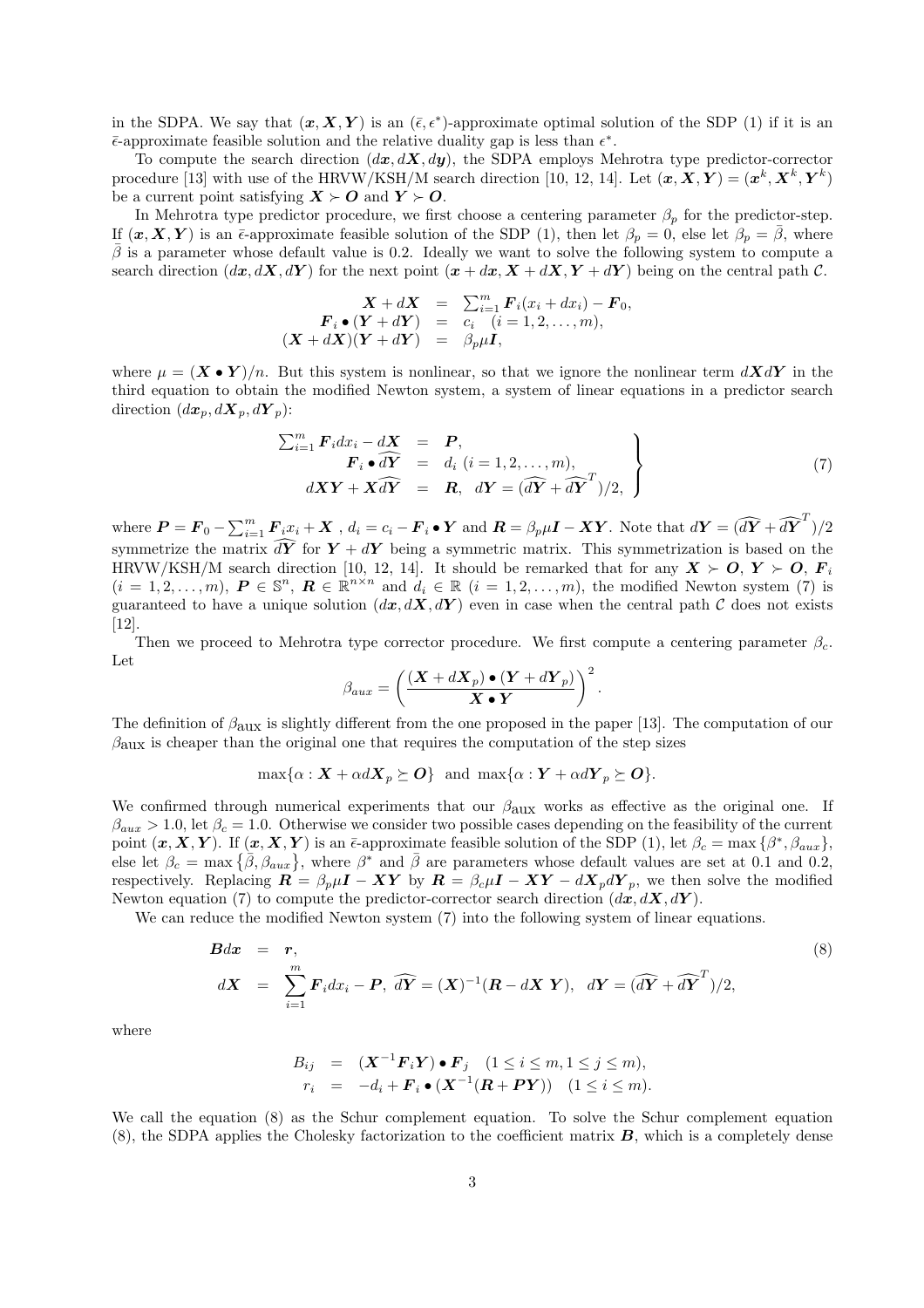positive definite matrix in general; hence it requires  $O(m^3)$  arithmetic operations. The SDPA solves the Schur complement equation twice in Mehrotra type predictor and corrector procedures explained above. But they share a common coefficient matrix  $\bm{B}$ . Therefore the SDPA computes the elements of  $\bm{B}$  and factorizes it only once in each iteration. If we applied the standard dense matrix multiplication, the computation of  $\bm{B}$ would require  $\mathcal{O}(mn^3 + m^2n^2)$  arithmetic operations, and it would occupy the major part of the total CPU time of the execution of the SDPA. The SDPA exploits the sparsity of data matrices  $\mathbf{F}_i$   $(i = 1, 2, \ldots, m)$ , and utilizes three distinct formulae developed in the paper  $[7]$  for computing  $B_{ij}$  taking account of the sparsity of  $\mathbf{F}_i$  and  $\mathbf{F}_j$ ; the first formula deals with the case where both  $\mathbf{F}_i$  and  $\mathbf{F}_j$  are dense, and the second the case where  $\mathbf{F}_i$  is dense and  $\mathbf{F}_j$  is sparse, and the third the case where both  $\mathbf{F}_i$  and  $\mathbf{F}_j$  are sparse. This significantly contributes to the computational efficiency of the SDPA. This sparsity handling technique was employed also in the SDPT3 [20]. See [7, 8] for more details.

We summarize the entire algorithm of the SDPA below.

### The Primal-Dual Interior-Point Algorithm of the SDPA

- **Step 0 (Initialization):** Choose an initial point  $(x^0, X^0, Y^0)$  satisfying  $X^0 \succ O$  and  $Y^0 \succ O$ . Let  $k = 0$ .
- Step 1 (Checking Feasibility): If  $(x^k, X^k, Y^k)$  is an  $(\bar{\epsilon}, \epsilon^*)$ -approximate optimal solution of the SDP (1), stop the iteration.
- Step 2 (Computing a search direction): As described above, apply Mehrotra type predictor-corrector procedure to generate a search direction  $(dx, dX, dY)$ .
- Step 3 (Generating a new iterate): We first compute  $\bar{\alpha_p}$  and  $\bar{\alpha_d}$  as the maximum primal and dual step lengths so that  $\boldsymbol{X}^{k+1} = \boldsymbol{X}^k + \alpha_p d\boldsymbol{X}$  and  $\boldsymbol{Y}^{k+1} = \boldsymbol{Y}^k + \alpha_d d\boldsymbol{Y}$  remain positive semidefinite.

$$
\bar{\alpha_p} = \max \{ \alpha \in (0, \alpha_{\max}) \mid \mathbf{X}^k + \alpha d\mathbf{X} \succeq \mathbf{O} \}, \quad \bar{\alpha_d} = \max \{ \alpha \in (0, \alpha_{\max}) \mid \mathbf{Y}^k + \alpha d\mathbf{Y} \succeq \mathbf{O} \},
$$

where  $\alpha_{\text{max}}$  is a sufficiently large constant; we take  $\alpha_{\text{max}} = 100$ . The SDPA employs the Lanczos method for the computation of  $\bar{\alpha}_p$  and  $\bar{\alpha}_d$  [21]. If  $(x^k, X^k)$  is not an  $\bar{\epsilon}$ -approximate feasible solution of P then take the primal step size  $\alpha_p = \min\{\gamma^*\bar{\alpha}_p, 1.0\}$ , else take  $\alpha_p = \gamma^*\bar{\alpha}_p$ , where  $\gamma^*$  is a parameter whose default value is 0.9 to keep  $X^{k+1}$  positive definite. When  $(x^k, X^k)$  is not an  $\bar{\epsilon}$ -approximate feasible solution, we know that the equality

$$
\boldsymbol{X}^k + \alpha_p d\boldsymbol{X} = \sum_{i=1}^m \boldsymbol{F}_i(x_i^k + \alpha_p dx_i) - \boldsymbol{F}_0
$$

hold in general if and only if  $\alpha_p = 1$ ; note that if  $X^k + \alpha_p dX \succeq \mathbf{O}$  in addition, then  $(X^k + \alpha_p dX, x^k + \alpha_p dX)$  $\alpha_p dx$ ) gets feasible. This is the reason why we impose  $\alpha_p \leq 1.0$  on the primal step length in such a case. It should also be emphasized that if  $(x^k, X^k)$  is feasible then  $(x^l, X^l)$  is also feasible for any  $l \geq k$ . We set the next iterate

$$
(\boldsymbol{x}^{k+1},\boldsymbol{X}^{k+1},\boldsymbol{Y}^{k+1})=(\boldsymbol{x}^k+\alpha_p d\boldsymbol{x},\boldsymbol{X}^k+\alpha_p d\boldsymbol{X},\boldsymbol{Y}^k+\alpha_d d\boldsymbol{Y})
$$

Let  $k \leftarrow k + 1$ . Go to Step 1.

# 3 The SDPA Software Package

The SDPA user's manual and the source code of the SDPA are available at the WWW site

http://www.is.titech.ac.jp/~kojima/sdpa/index.html.

Since the SDPA 6.0 (the latest version at the moment of writing) incorporates  $LAPACK$  [1], one needs to compile and link it to the SDPA according to the SDPA user's manual. In this section, we show how to execute the SDPA using a small example of SDP.

We consider the standard form SDP (1) with the data.

$$
m = 3, \quad n = 2, \quad \mathbf{c} = (48, -8, 20)^T,
$$
  

$$
\mathbf{F}_0 = \begin{pmatrix} -11 & 0 \\ 0 & 23 \end{pmatrix}, \quad \mathbf{F}_1 = \begin{pmatrix} 10 & 4 \\ 4 & 0 \end{pmatrix}, \quad \mathbf{F}_2 = \begin{pmatrix} 0 & 0 \\ 0 & -8 \end{pmatrix}, \quad \mathbf{F}_3 = \begin{pmatrix} 0 & -8 \\ -8 & -2 \end{pmatrix}.
$$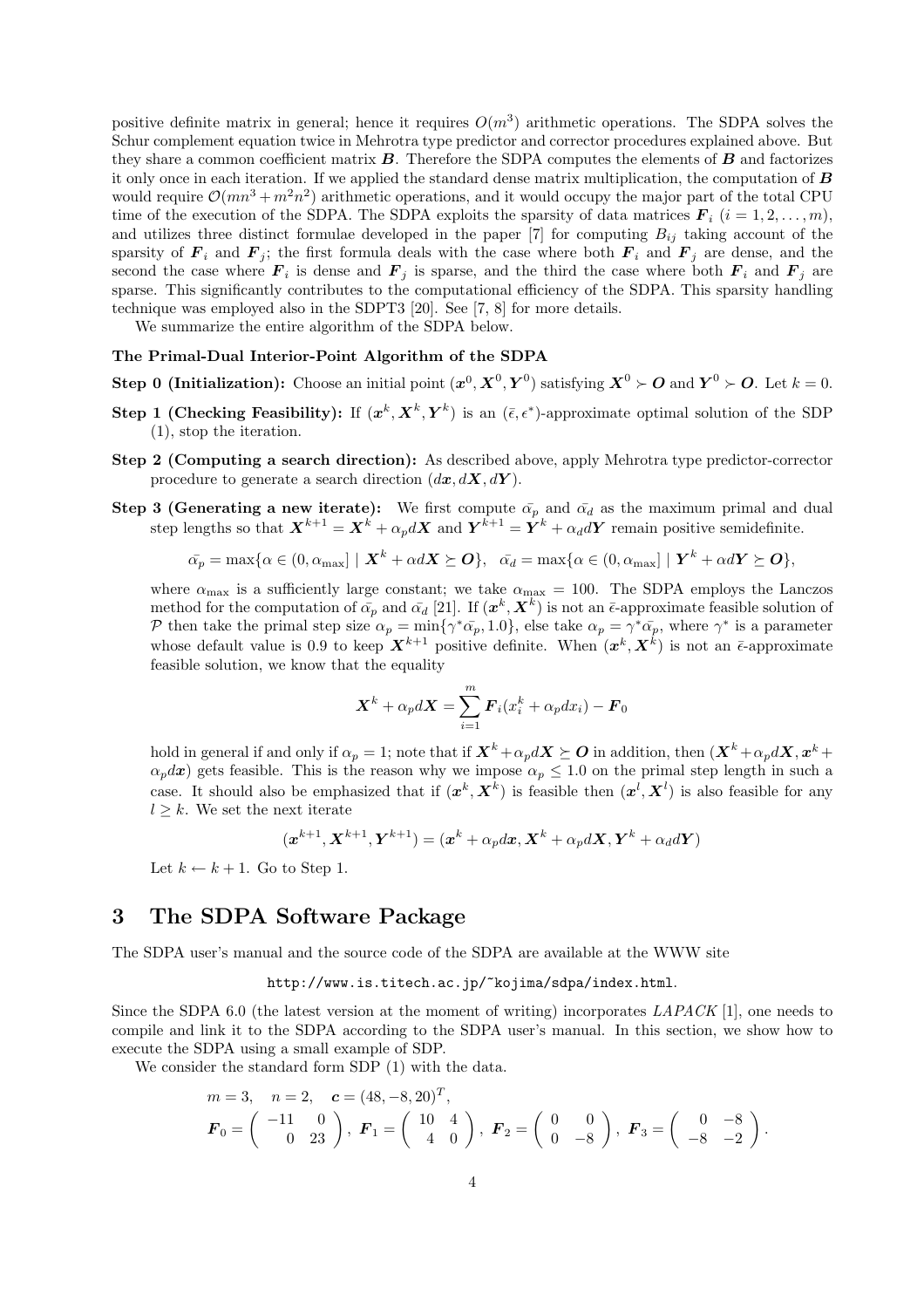The following input data file for the SDPA contains these quantities.

```
"Example 1: mDim = 3, nBLOCK = 1, {2}"
   3 = mDIM1 = nBOLCK2 = bLOCKsTRUCT
{48, -8, 20}
0 1 1 1 -11
0 1 2 2 23
1 1 1 1 10
1 1 1 2 4
2 1 2 2 -8
3 1 1 2 -8
3 1 2 2 -2
```
Here we have named this file as 'example1.dat-s', but we could replace 'example1' by any name. The postfix 'dat-s' means the file is written in the SDPA-sparse-format. The SDPA accept two different input file formats, the SDPA-sparse-format and the SDPA-dense-format. We need to use the postfix 'dat-s' for the former input format and 'dat' for the latter. The user can use freely either of the input formats depending on the sparsity of data matrices  $\mathbf{F}_0,\mathbf{F}_1,\mathbf{F}_2,\ldots,\mathbf{F}_m$ . The file 'example1.dat-s' is contained in the software package SDPA.

The 1st line "Example 1: mDim = 3, nBLOCK = 1, 2" of the file 'example1.dat-s' is a comment line. The 2nd line '3 = mDIM' indicates that the number of equality constraints of the dual SDP  $\mathcal D$  is 3. The 3rd and 4th lines are used to describe the block diagonal structure illustrated below that is shared among the data matrices  $\mathbf{F}_0, \mathbf{F}_1, \mathbf{F}_2, \ldots, \mathbf{F}_m$ , the primal matrix variable X and the dual matrix variable Y. In this example, they are all one block  $2 \times 2$  matrices. Hence 'nBOLCK' (the number of blocks) is 1 and 'bLOCKsTRUCT' (the block structure) is 2. The 5th line ' $\{48, -8, 20\}$ ' describes elements in vector c. The lines below the 5th line define elements in matrices  $\mathbf{F}_0, \mathbf{F}_1, \mathbf{F}_2, \mathbf{F}_3$ . For instance, the 9th line '1 1 1 2 4' describes that the 1st block of  $\mathbf{F}_1$  has 4 in the position  $(1, 2)$ , and the 12th line '3 1 2 2 -2' describes that the 1st block of  $\mathbf{F}_3$  has  $-2$  in the position  $(2, 2)$ . Note that only elements in the upper triangular part of  $\mathbf{F}_0, \mathbf{F}_1, \mathbf{F}_2, \mathbf{F}_3$  need to be assigned since all the matrices are symmetric.

The SDPA-sparse-format is designed to describe large scale sparse SDPs which often appear in various applications. To describe a general block diagonal structure of the form

$$
\mathbf{F} = \begin{pmatrix} B_1 & O & O & \cdots & O \\ O & B_2 & O & \cdots & O \\ \vdots & \vdots & \vdots & \ddots & \vdots \\ O & O & O & \cdots & B_\ell \end{pmatrix},
$$
\n
$$
\mathbf{B}_i \quad \vdots \quad \mathbf{a} \quad p_i \times p_i \quad \text{symmetric matrix} \quad (i = 1, 2, \ldots, \ell),
$$
\n
$$
(9)
$$

we define 'nBLOCK' (the number of blocks) and 'bLOCKsTRCTUT' (the block diagonal structure) as follows:

nBLOCK = 
$$
\ell
$$
,  
\nbLOCKsTRUCT =  $(\beta_1, \beta_2, ..., \beta_\ell)$ ,  
\n $\beta_i = \begin{cases}\np_i & \text{if } \mathbf{B}_i \text{ is a symmetric matrix,} \\
-p_i & \text{if } \mathbf{B}_i \text{ is a diagonal matrix.}\n\end{cases}$ 

For example, if

$$
\begin{pmatrix}\n1 & 2 & 3 & 0 & 0 & 0 & 0 \\
2 & 4 & 5 & 0 & 0 & 0 & 0 \\
3 & 5 & 6 & 0 & 0 & 0 & 0 \\
\hline\n0 & 0 & 0 & 1 & 2 & 0 & 0 \\
0 & 0 & 0 & 2 & 3 & 0 & 0 \\
\hline\n0 & 0 & 0 & 0 & 0 & 4 & 0 \\
0 & 0 & 0 & 0 & 0 & 0 & 5\n\end{pmatrix},
$$
\n(10)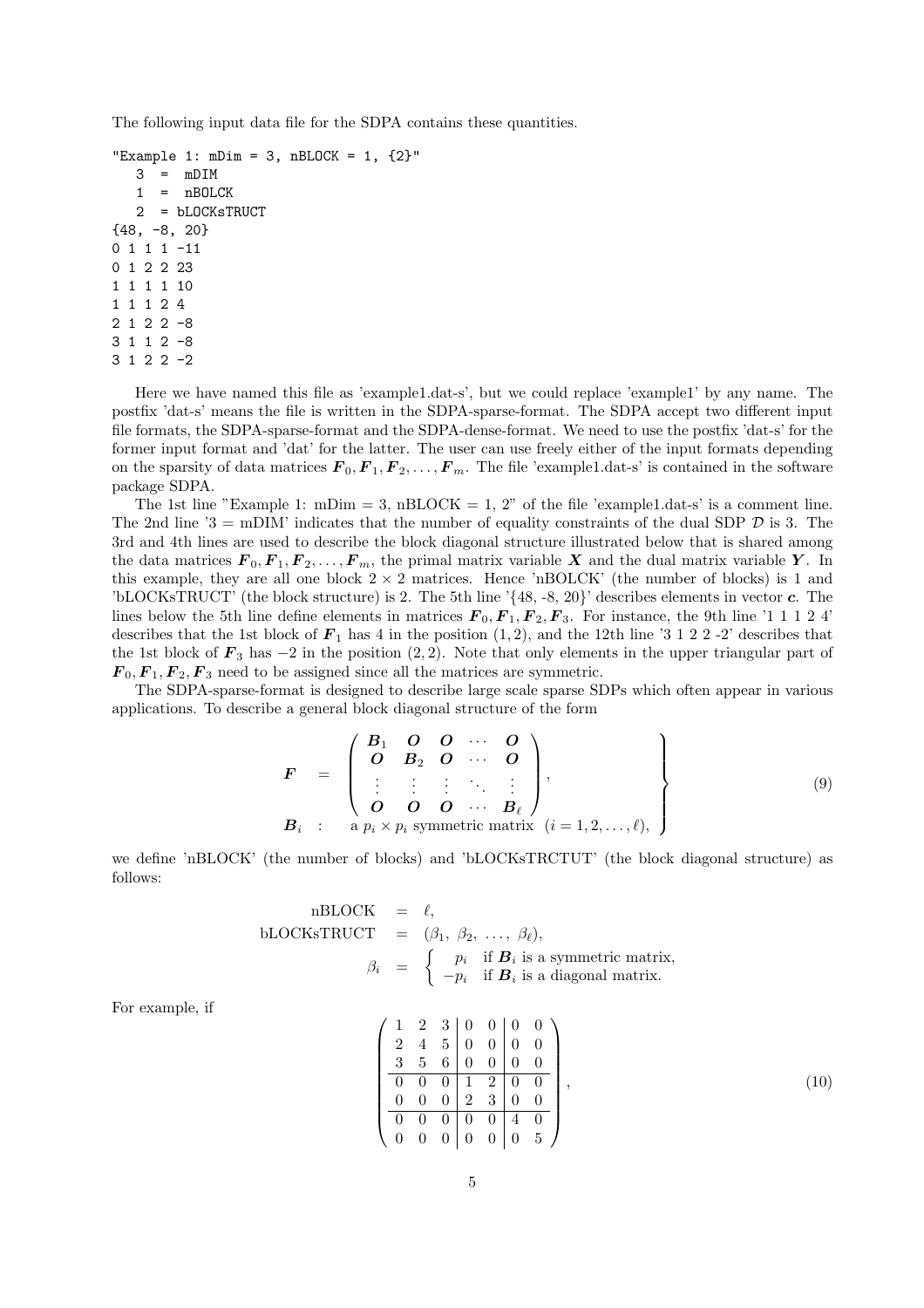then

### $n\text{BLOCK} = 3$  and  $b\text{LOCKsTRUCT} = (3, 2, -2)$ .

To solve the example1 whose data is described in the file 'example1.dat-s', type

#### \$ ./sdpa example1.dat-s example1.result

Here './sdpa' is the name of the SDPA executable binary and 'example1.result' is an output file, which contains solutions and some other information. The user can see, in the file 'example1.result', an approximate optimal solution  $(x, X, Y)$  of the example1 with the relative gap =  $9.15 \times 10^{-8}$ , the primal feasible error =  $1.50 \times 10^{-14}$ , and the dual feasible error =  $3.13 \times 10^{-12}$ . When the SDPA runs, it reads several parameters from the parameter file 'param.sdpa'. The user can control the execution of the SDPA through those parameters which include  $\epsilon^*, \bar{\epsilon}, \beta^*, \bar{\beta}$  and  $\gamma^*$  explained in Section 2; see also Table 1 for their default values.

| Parameter        | default value        |                                           |
|------------------|----------------------|-------------------------------------------|
| $\epsilon^*$     | $1.0 \times 10^{-7}$ | the accuracy of relative gap              |
| $\bar{\epsilon}$ | $1.0 \times 10^{-7}$ | the accuracy of feasibility               |
| $\beta^*$        | 0.1                  | the centering parameter (feasible case)   |
|                  | $0.2^{\circ}$        | the centering parameter (infeasible case) |
| $\sim^*$         | 0.9                  | the step size parameter                   |

Table 1: Some Parameters of the SDPA

For more details of the SDPA and its callable library, see the SDPA user's manual.

# 4 Numerical Results on the SDPA 6.0

In this section, we evaluate the performance (efficiency and stability) of the SDPA 6.0 through numerical results on three types of problems, randomly generated SDPs with fully dense data matrices, SDPs picked up from SDPLIB [6], and large scale SDPs arising from chemical physics [15]. We used the default parameters listed in Table 1 for all problems. We also compare the SDPA 6.0 with some existing software packages for solving general SDPs. We chose the SDPT3 [20], the CSDP [5],the SeDuMi [17] and the SDPA 5.01 (the previous version of the SDPA) [8] as competitors, since they demonstrated high performance in the SDPLIB benchmark [6]. All of the software packages incorporate the PDIPA (primal-dual interior-point algorithm). The main differences in the SDPA 6.0 and these software packages are:

### • Programming languages used for implementation

The SDPT3 and the SeDuMi are written in Matlab script and MEX-files, the CSDP is written in C, and the SDPA is written in  $C_{++}$ . The difference in languages influences their user interface, callable library and efficiency of data access. But, their performance of dense matrix computation must be similar, since *LAPACK* is used in all these software packages,

#### • Search direction

The SDPT3, the CSDP and the SDPA use the HRVW/KSH/M direction [10, 12, 14] as search directions in Mehrotra type predictor-corrector procedure, while the SeDuMi uses the NT direction [16]. The NT direction possesses various nice theoretical properties such as a low computational complexity and an extensibility to more general problems. In practical computation, especially for large scale sparse SDPs, however, the HRVW/KSH/M direction is cheaper than the NT direction.

#### • Feasibility vs optimality

The SeDuMi is based on the homogeneous self-dual embedding of the PDIPA, and all others (the SDPA, the SDPT3 and the CSDP) on the PDIPA that can start from an infeasible interior point. In the former case, pursuing the feasibility and pursuing the optimality (or reducing the duality gap) during the iterations are simultaneously and automatically done by the homogeneous self-dual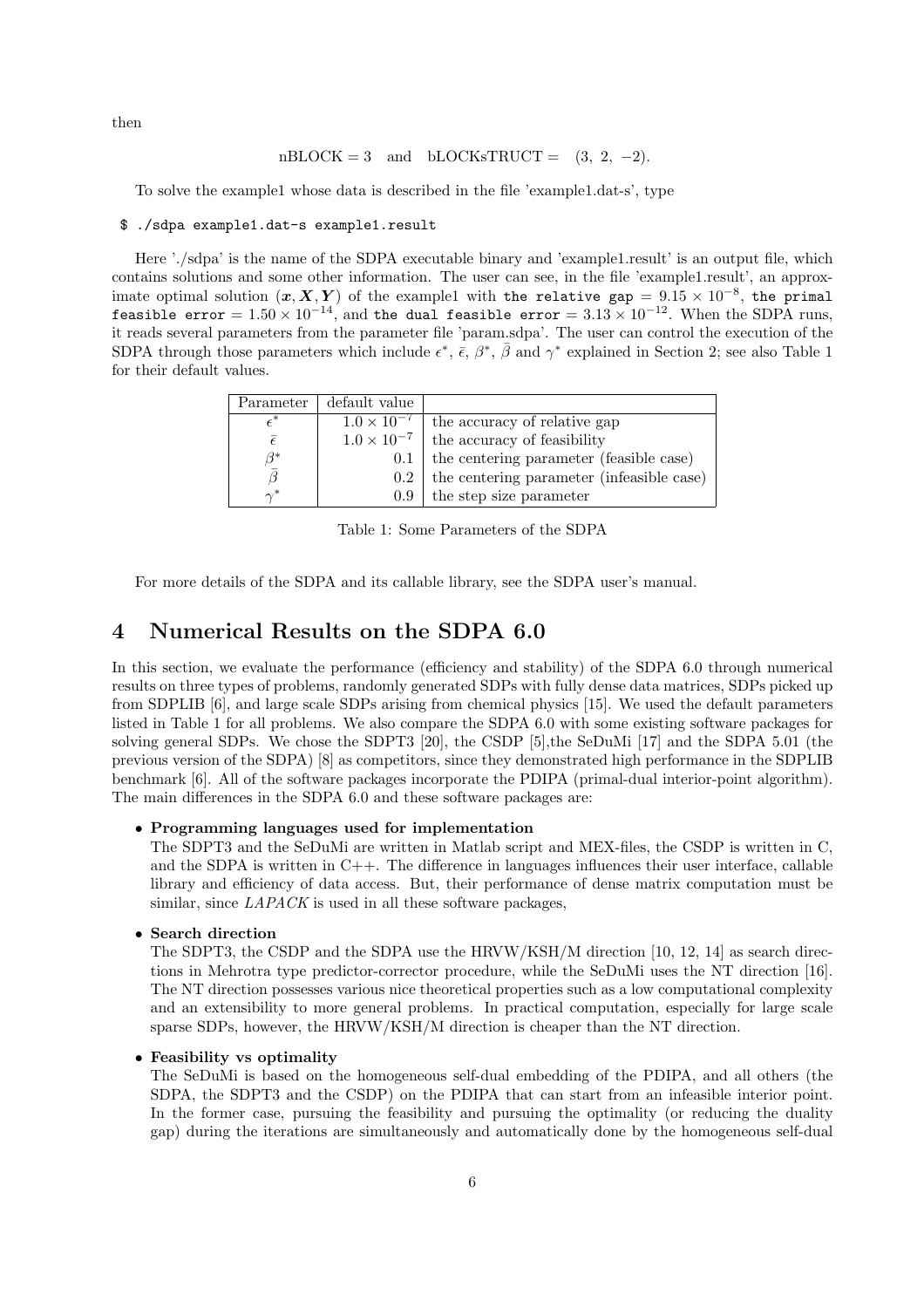embedding. In the latter case, we can control each of them independently. The SDPA places more weight in pursuing the feasibility than pursuing the optimality compared to the SDPT3 and the CSDP. This difference sometime affects their performance when they are applied to SDPs having narrow primal or dual feasible regions.

We set all software packages to stop their iterations when the relative gap becomes smaller than  $1.0 \times 10^{-7}$ . As the iterate  $(x, X, Y)$  approaches an optimal solution, the primal variable matrix X, the dual variable matrix  $Y$  and the coefficient matrix  $B$  in the Schur complement equation (8) becomes illconditioned, and the Cholesky factorization (or the inversion) of these matrices may cause serious numerical instability and/or serious numerical error. To avoid such difficulties, each software package incorporates some other stopping criteria besides the relative duality gap. In the SDPA 5.01 and 6.0, we took  $\bar{\epsilon} = \epsilon^* = 1.0 \times 10^{-7}$ . They attain an  $(\epsilon^*, \bar{\epsilon})$ -approximation optimal solution when they terminate normally. But, before having found an  $(\epsilon^*, \bar{\epsilon})$ -approximation optimal solution, they may terminate to avoid numerical instability caused by the Cholesky factorization of the ill-conditioned coefficient matrix  $\bm{B}$  in the Schur complement equation (8).

### 4.1 Randomly Generated Standard Form SDPs

First, we report numerical results on randomly generated standard form SDPs. Each element of  $\mathbf{F}_i(i =$  $(0, 2, 3, \ldots, m)$  was chosen from the uniform distribution of  $[-1, 1]$ , while  $\mathbf{F}_1$  was set at the  $n \times n$  identity matrix  $I_n$ . We chose  $c_i = \mathbf{F}_i \bullet \mathbf{I}_n (i = 1, 2, \ldots, m)$ . By construction, if we take  $\mathbf{x} = (n + 1, 0, 0, \ldots, 0) \in$  $\mathbb{R}^m$ ,  $\bm{X} = (n+1)\bm{F}_1 - \bm{F}_0$  and  $\bm{Y} = \bm{I}_n$ , then  $(\bm{x}, \bm{X}, \bm{Y})$  is a primal and dual interior feasible solution of the resulting SDP. Hence we know that the resulting SDP has a primal-dual optimal solution with no duality gap.

Table 2 shows the performance of the SDPA 6.0 for randomly generated SDPs. The numerical experiment was done on Pentium IV 2.2 GHz with 1GB memory under Linux 2.4.18. The first and the second columns of Table 2 denote the number m of the equality constraints of the dual SDP  $\mathcal D$  and the size n of matrices  $X, Y, F_0, F_1, \ldots, F_m$ , respectively. The third and the fourth columns display the computational time in second and the total number of iterations to solve each problem, respectively. The fifth column denotes the relative gap defined in (6), and the last column the primal-dual feasibility error which is defined as the maximum of the primal and the dual feasibility errors given in (5). In all cases, the SDPA 6.0 successfully attained  $(\bar{\epsilon}, \epsilon^*)$ -approximate optimal solutions in 14 - 16 iterations.

| m   | n   | CPU time(second) | iter   | relgap                | feaserr                           |
|-----|-----|------------------|--------|-----------------------|-----------------------------------|
| 20  | 20  | 0.06             | 14     | $3.31 \times 10^{-8}$ | $1.\overline{86 \times 10^{-13}}$ |
| 40  | 20  | 0.15             | 14     | $5.51 \times 10^{-8}$ | $1.89 \times 10^{-13}$            |
| 80  | 20  | 0.29             | 14     | $2.04 \times 10^{-8}$ | $1.53\times10^{-13}$              |
| 200 | 40  | 3.74             | 15     | $4.30 \times 10^{-8}$ | $3.92\times10^{-13}$              |
| 200 | 100 | 24.85            | $15-1$ | $5.49 \times 10^{-8}$ | $1.38\times10^{-12}$              |
| 400 | 40  | 11.14            | 15     | $2.17 \times 10^{-8}$ | $1.31\times10^{-12}$              |
| 400 | 100 | 75.94            | 16     | $1.18 \times 10^{-8}$ | $1.82\times10^{-12}$              |
| 800 | -40 | 36.61            | 14     | $1.78 \times 10^{-8}$ | $2.07 \times 10^{-12}$            |
| 800 | 100 | 244.94           | 16     | $1.13 \times 10^{-8}$ | $3.47\times10^{-12}$              |
| 800 | 200 | 1243.33          | 16     | $1.39 \times 10^{-8}$ | $5.57\times10^{-12}$              |

Table 2: Performance of the SDPA 6.0 applied to randomly generated SDPs

As shown in Table 3, the SDPA 6.0 achieves the fastest among the software packages we tested. The main reason is that the SDPA converts the input date read as a sparse format to a dense format automatically if its density exceeds a threshold value. In addition, the SDPA 6.0 employs LAPACK for dense matrix computation. Since data matrices  $\mathbf{F}_1,\mathbf{F}_1,\ldots,\mathbf{F}_m$  of the above randomly generated SDPs are fully dense, LAPACK significantly improves the performance of the SDPA 5.01. One point we have to note is that the CPU time shown in Table 3 includes the time of reading data from a file; in some of the software packages including the SDPA 6.0, this part can not be clearly separated because when they read data as the SDPA-sparse-format, they simultaneously transform the data to another data format or data structure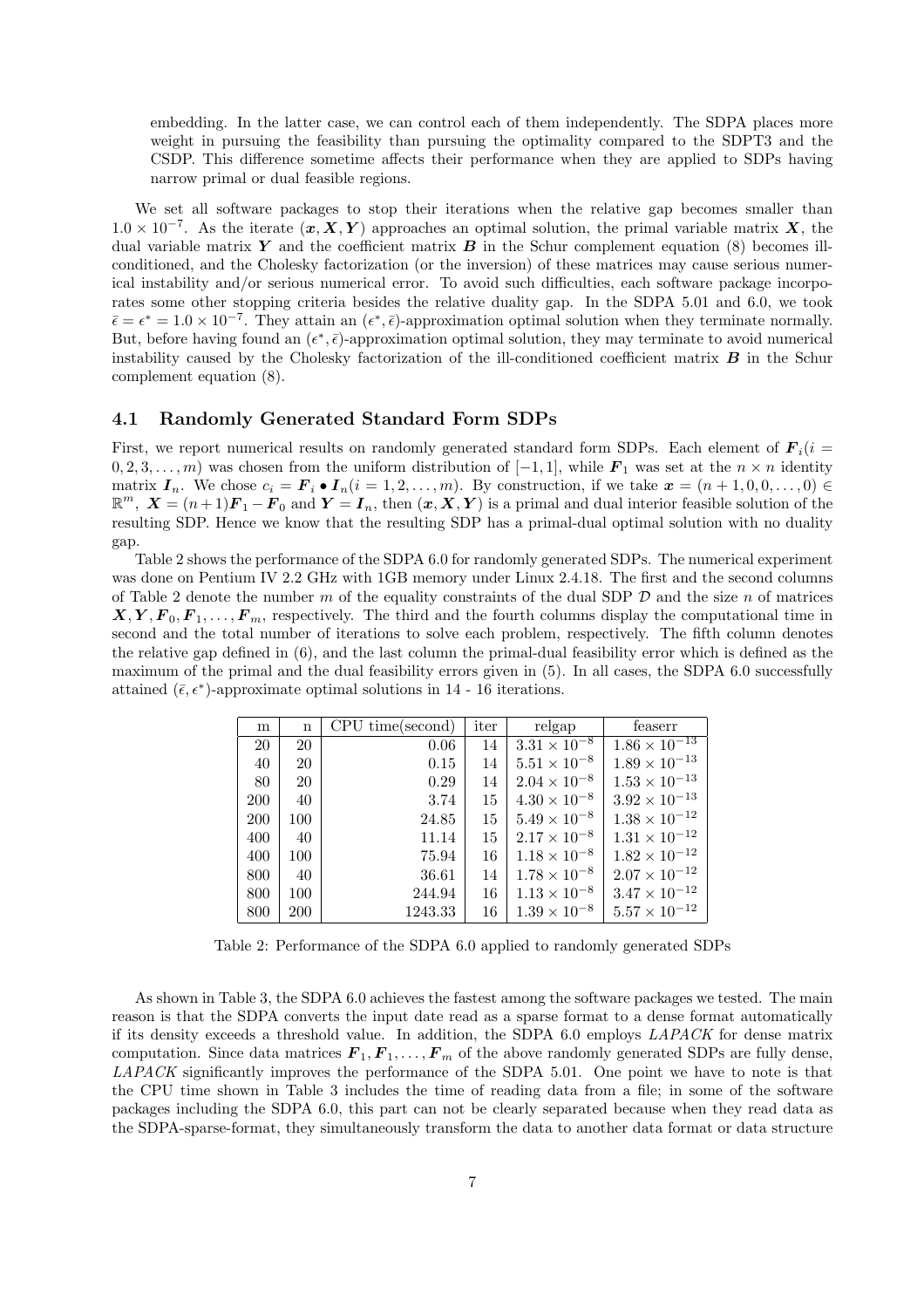| m          | n   | SDPA 6.0 | SDPT3  | <b>CSDP</b> | SeDuMi  | $SDPA$ 5.01 |
|------------|-----|----------|--------|-------------|---------|-------------|
| 20         | 20  | 0.06     | 0.64   | 0.11        | 0.49    | 0.13        |
| 40         | 20  | 0.15     | 0.77   | 0.23        | 0.46    | 0.24        |
| 80         | 20  | 0.29     | 1.47   | 0.62        | 0.83    | 0.65        |
| <b>200</b> | 40  | 3.74     | 11.63  | 11.39       | 9.07    | 13.17       |
| 200        | 100 | 24.85    | 68.61  | 72.54       | 83.48   | 125.11      |
| 400        | 40  | 11.14    | 26.18  | 40.54       | 20.81   | 40.46       |
| 400        | 100 | 75.94    | 157.91 | 251.91      | 182.37  | 337.63      |
| 800        | 40  | 36.61    | 66.54  | 153.68      | 61.14   | 134.19      |
| 800        | 100 | 244.94   | 345.33 | 976.03      | 435.36  | 1012.84     |
| 800        | 200 | 1243.33  | $\ast$ | 5667.43     | 2904.71 | 5494.47     |

Table 3: Comparison in CPU time in second to solve randomly generated SDPs by the SDPA 6.0, the SDPT3, the CSDP, the SeDuMi and the SDPA 5.01 ('\*' stands for 'out of memory').

| name               | m    | nBLOCK | bLOCKsTRUCT               |
|--------------------|------|--------|---------------------------|
| arch8              | 174  | 1      | (161)                     |
| control11          | 1596 | 2      | (110, 55)                 |
| $gpp500-1$         | 501  |        | (500)                     |
| mcp500-3           | 500  |        | (500)                     |
| theta <sub>6</sub> | 4375 | 1      | (300)                     |
| truss8             | 496  | 34     | $(19, 19, \ldots, 19, 1)$ |
| equal G11          | 801  |        | (801)                     |
| maxG32             | 2000 |        | (2000)                    |
| the taG51          | 6910 |        | 1001)                     |

Table 4: Selected problems from SDPLIB. Here m denotes the number of the equality constraints of the dual SDP D, and nBLOCK and bLOCKsTRUCT define the block diagonal structure of each problem (see Section 3).

for succeeding efficient computation. The SDPT3 took a longer time for this part than the SDPA 6.0. This fact partially reflects the difference in the SDPA 6.0 and the SDPT3.

### 4.2 SDPLIB

SDPLIB[6] is a set of benchmark SDPs. Since SDPLIB collects 92 SDPs from various fields such as control theory and graph theory, we select 9 problems listed in Table 4 to show their numerical results in Table 5.

Table 5 shows the CPU time in second for each software to solve each selected problem from SDPLIB and the total CPU time in second to solve all problems in SDPLIB except maxG55 and maxG60. The two problems maxG55 and maxG60 need so large memory and any software we chose could not solve because of out of memory.

We know from Table 5 that the SDPA 6.0 is the fastest software to solve many problems in SDPLIB. In particular, the SDPA 6.0 shows a higher performance for problems with a larger number of equality constraints compared to the size of data matrices such as theta6 and thetaG51. On the other hand, the SDPT3 shows a higher performance for problems with a large size of data matrices compared to the number of equality constraints such as maxG32, and the CSDP for the problems with many small block diagonal data matrices such as truss8. The SDPA 6.0 apparently spent a longer CPU time to solve control11 than the SDPT3. This is because the SDPA 6.0 employs a strategy that places more weight to perusing the feasibility than reducing the relative gap as mentioned above. Actually, the SDPA attained a smaller feasibility error,  $6.04 \times 10^{-8}$ , than that of the SDPT3,  $5.35 \times 10^{-7}$  in this problem. We take this strategy since a small relative gap at a point  $(x, X, Y) \in \mathbb{R}^m \times \mathbb{S}^n_+ \times \mathbb{S}^n_+$  is meaningful only when the feasibility error at the point  $(\bm{x}, \bm{X}, \bm{Y}) \in \mathbb{R}^m \times \mathbb{S}_+^n \times \mathbb{S}_+^n$  is sufficiently small. But this strategy required more CPU time since the feasible region of control11 is very narrow.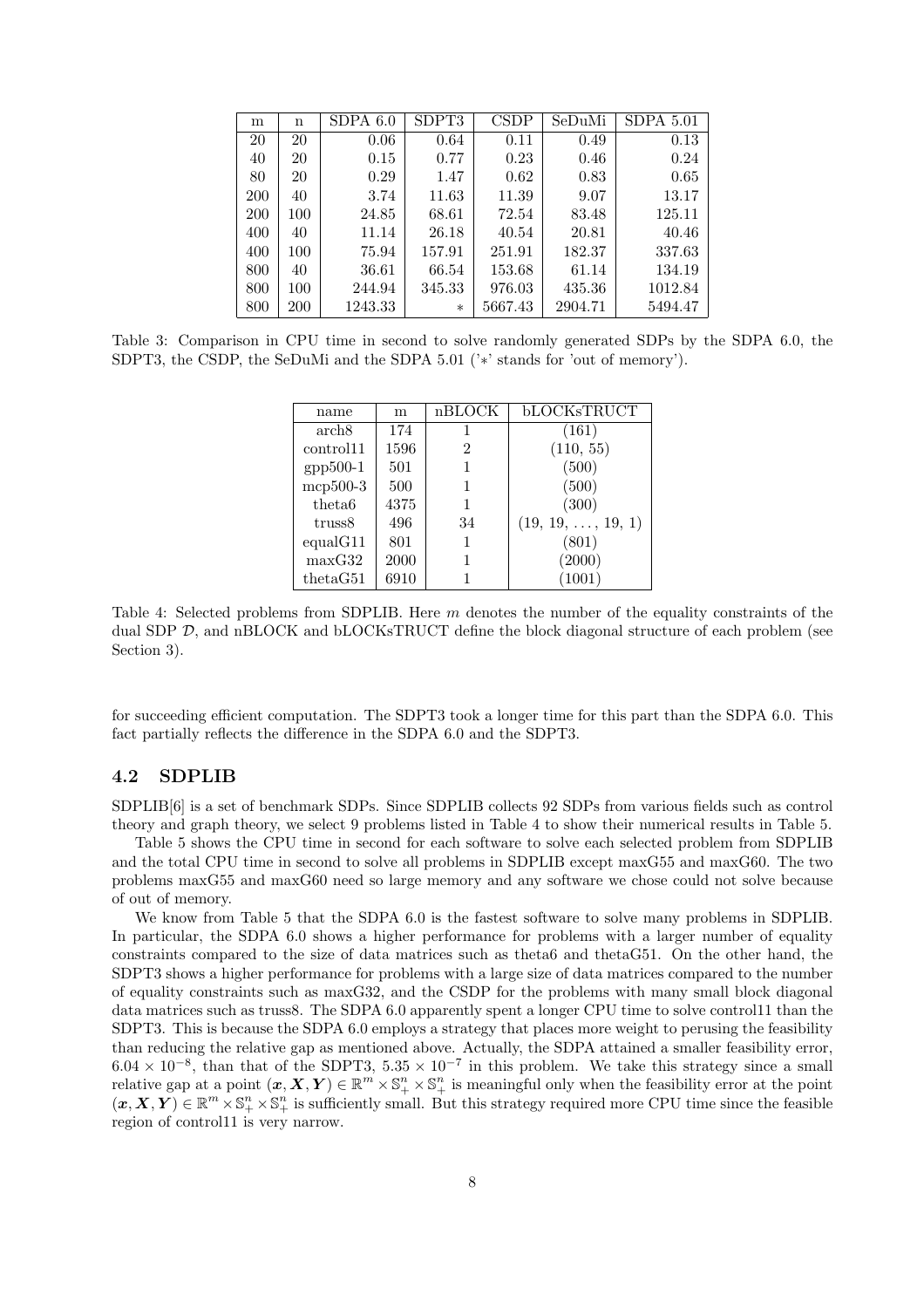| name               | $SDPA$ 6.0 | SDPT3   | <b>CSDP</b> | SeDuMi  | $SDPA$ 5.01 |
|--------------------|------------|---------|-------------|---------|-------------|
| arch8              | 5.2        | 15.5    | 13.7        | 38.1    | 19.46       |
| control11          | 498.4      | 264.5   | 1028.3      | 531.7   | 1294.63     |
| $gpp500-1$         | 28.8       | 66.7    | 104.8       | 2676.7  | 762.91      |
| $mcp500-3$         | 19.7       | 28.6    | 53.4        | 250.8   | 256.82      |
| theta <sub>6</sub> | 292.5      | 390.2   | 1176.8      | 1989.9  | 1441.2      |
| truss8             | 24.2       | 19.2    | 8.4         | 8.9     | 18.26       |
| equal G51          | 252.0      | 484.7   | 484.3       | 4062.9  | 3197.68     |
| maxG32             | 2263.7     | 784.2   | 4514.1      | 14477.5 | $\ast$      |
| thetaG51           | 3501.4     | 6540.6  | 12017.0     | 14342.1 | 13693.1     |
| total              | 10344.2    | 11432.6 | 27034.1     | 81465.5 | 18516.8     |
| 90 problems        |            |         |             |         | $\ast$      |

Table 5: Numerical Results on SDPLIB benchmark problems: CPU time in second to solve each selected problem and the total CPU time in second to solve all 90 problems of SDPLIB ('∗' stands for 'out of memory').

From the total CPU time for 90 problems in Table 5, we may conclude the SDPA 6.0 and the SDPT3 attained a higher performance for SDPLIB benchmark problems than the CSDP, the SeDuMi and the SDPA 5.01.

## 4.3 Application to Chemical Physics

Variational calculations of fermion second-order reduced density matrix [15] is an application of SDPs arising from chemical physics. It is a minimization problem of the potential energy  $H \bullet Y$  of fermion system subject to linear constraints and the positive semidefinite constraints on  $Y \in \mathbb{S}^n$ , which is formulated in the dual standard form SDP  $\mathcal D$  of (1). Here  $H$  denotes the Hamiltonian. The linear equality constraints involves various physical constraints on the number of electrons, spin squared operator, eigen state of the number of electrons, etc.. The positive semidefinite constraint  $Y \succeq O$  comes from the character of second-order reduced density matrices. See [15] for more details of the formulation.

There are some points to be noted on this application. First, the resulting problem has quite many equality constraints, *i.e.*, the number of equality constraints m of the dual SDP  $D$  of (1) can be very large;  $m \geq 15000$  in the largest problems that we solved. See Table 6 which shows the number m of equality constraints and the block diagonal structure of the problems that we tested. This causes a difficulty in storing the  $m \times m$  fully dense coefficient matrix **B** of the Schur complement equation (8) and tremendeous computational time in its Cholesky factorization. The other point is that the data matrices are very sparse, so that the SDPA 6.0 could fully utilized the sparsity handling technique proposed in the paper [7] to considerably save the computational time.

| System, state, basis        | m     | nBLOCK         | <b>bLOCKsTRUCT</b> |
|-----------------------------|-------|----------------|--------------------|
| $BH3,1A1, STO6G$            | 2897  | $\overline{2}$ | (120, 120)         |
| $CH3,1A1,STO6G$             | 2897  | 2              | (120, 120)         |
| $HF, 1Σ+, STOGG$            | 4871  | 3              | (66, 66, 144)      |
| $OH^+,{}^3\Sigma-,STO6G$    | 4871  | 3              | (66, 66, 144)      |
| $NH2,2A1,STO6G$             | 8993  | 3              | (91, 91, 196)      |
| $H_2 0, ^1A_1$ , STO6G      | 8993  | 3              | (91, 91, 196)      |
| $CH4, 1A1, STO6G$           | 15313 | 3              | (120, 120, 256)    |
| Lif, ${}^{1}\Sigma$ , STO6G | 15313 | 3              | (120, 120, 256)    |
| Ne, ${}^1S$ , SV            | 15313 | 3              | (120, 120, 256)    |

Table 6: SDPs arisen from Chemical Physics

As shown in Tables 7 and 8, the SDPA 6.0 successfully solved all problems in a reasonably high accuracy. Table 7 shows compariosn in CPU time among the SDPA 6.0 the SDPT3, the CSDP, SeDuMi and the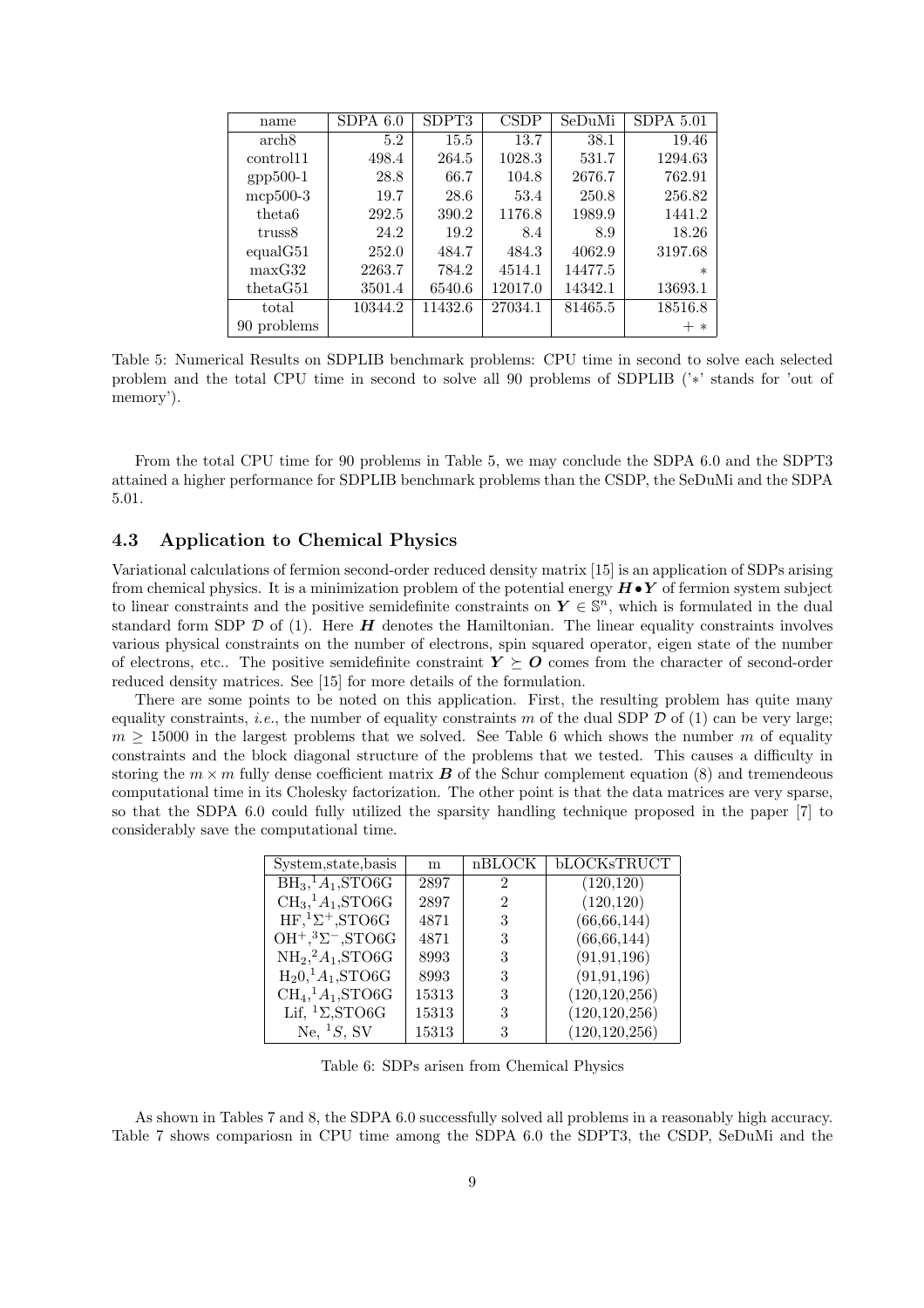| System, state, basis                | <b>SDPA</b> | SDPT3   | <b>CSDP</b> | SeDuMi  | <b>SDPA 5.01</b> |
|-------------------------------------|-------------|---------|-------------|---------|------------------|
| $BH3,1A1, STO6G$                    | 183.48      | 395.30  | 644.04      | 520.41  | 768.74           |
| $\mathrm{CH}_3$ , ${}^1A_1$ , STO6G | 183.31      | 336.44  | 688.35      | 529.83  | 769.40           |
| $HF, 1Σ+, STO6G$                    | 562.7       | 542.50  | 3089.34     | 2450.77 | 2383.44          |
| $OH^+,{}^3\Sigma-,STO6G$            | 644.73      | 614.76  | 3327.68     | 2474.36 | 2334.35          |
| $NH2,2A1,STO6G$                     | 3340.12     | 3619.80 | 13562.28    | $\ast$  | 17360.88         |
| $H_2 0, ^1A_1$ , STO6G              | 3167.07     | 3843.09 | 14629.91    | $\ast$  | 23590.75         |
| $CH4, 1A1, STO6G$                   | 18789.17    | $\ast$  | $\ast$      | $\ast$  | $\ast$           |
| Lif, ${}^{1}\Sigma$ , STO6G         | 20823.65    | $\ast$  | $\ast$      | $\ast$  | $\ast$           |
| Ne, ${}^1S$ , SV                    | 20802.14    | $\ast$  | $\ast$      | $\ast$  | $\ast$           |

Table 7: Numerical Results on Chemical Physics problems: CPU time in second to solve problem ('∗' stands for 'out of memory').

| System, state, basis                     | SDPA                  | SDPT3                 | <b>CSDP</b>           | SeDuMi                 | $SDPA$ 5.01           |
|------------------------------------------|-----------------------|-----------------------|-----------------------|------------------------|-----------------------|
| $\overline{\text{BH}_3}$ , $A_1$ , STO6G | $1.28 \times 10^{-8}$ | $4.55 \times 10^{-9}$ | $1.18 \times 10^{-8}$ | $1.57 \times 10^{-8}$  | $1.16 \times 10^{-8}$ |
| $CH3,1A1,STO6G$                          | $3.00 \times 10^{-8}$ | $6.30 \times 10^{-8}$ | $1.11 \times 10^{-8}$ | $1.04 \times 10^{-8}$  | $2.85 \times 10^{-8}$ |
| $HF, 1Σ+, STO6G$                         | $6.65 \times 10^{-6}$ | $2.90 \times 10^{-8}$ | $2.87 \times 10^{-8}$ | $1.03 \times 10^{-10}$ | $3.98 \times 10^{-5}$ |
| $OH^+,{}^3\Sigma^-,$ STO6G               | $1.13 \times 10^{-5}$ | $3.03 \times 10^{-8}$ | $4.79 \times 10^{-8}$ | $6.41 \times 10^{-8}$  | $6.72 \times 10^{-6}$ |
| $NH2,2A1,STO6G$                          | $3.03 \times 10^{-6}$ | $2.97 \times 10^{-7}$ | $4.86 \times 10^{-8}$ | $\ast$                 | $7.93 \times 10^{-7}$ |
| $H_2 0, ^1A_1$ , STO6G                   | $6.54 \times 10^{-6}$ | $1.11 \times 10^{-7}$ | $1.34 \times 10^{-6}$ | $\ast$                 | $2.02 \times 10^{-6}$ |
| $CH4, 1A1, STOGG$                        | $6.19 \times 10^{-6}$ | $\ast$                | $\ast$                | $\ast$                 | $\ast$                |
| Lif, ${}^{1}\Sigma$ , STO6G              | $5.58 \times 10^{-6}$ | $\ast$                | $\ast$                | $\ast$                 | $\ast$                |
| Ne, ${}^1S$ , SV                         | $9.64 \times 10^{-6}$ | $\ast$                | $\ast$                | $\ast$                 | $\ast$                |

Table 8: Numerical Results on Chemical Physics problems: Relative gap ('∗' stands for 'out of memory').

SDPA 5.01. We observe that the SDPA 6.0 and the SDPT3 solved the problems with  $m = 2897, 4871$ and 8993 faster than the other software packages. Only the SDPA 6.0 could solve the largest problem with  $m = 15313$  because all other software packages encountered out of memory. The numerical experiments on this application were done on ATHLON 1.2 GHz with 2GB memory under Linux 2.4.18.

Table 8 shows the relative gap defined as (6) at each approximate optimal solution obtained by the software packages under comparison. At a glance, the SDPT3 attained a smaller relative gap than the SDPA 6.0 in comparable time, so that we may think the SDPT3 generated higher quality approximate solutions than the SDPA 6.0. This observation is not necessarily true because we need to check their feasibility errors too. Table 9 shows that the feability error, defined as (5), at approximate solutions obtained by the SDPA 6.0 is smaller than that of the SDPT3 in the problems that they both could solve. This is due to the strategy that the SDPA 6.0 places more weight to persuing the feasibility than reducing the relative gap as mentioned above.

| <b>SDPA</b>            | SDPT3                  |
|------------------------|------------------------|
|                        | $5.90 \times 10^{-10}$ |
| $2.09 \times 10^{-11}$ | $2.90 \times 10^{-9}$  |
| $2.44 \times 10^{-9}$  | $1.44 \times 10^{-7}$  |
| $9.79 \times 10^{-8}$  | $1.97 \times 10^{-7}$  |
| $2.99 \times 10^{-8}$  | $7.86 \times 10^{-7}$  |
| $6.01 \times 10^{-8}$  | $1.12 \times 10^{-7}$  |
|                        | $3.05 \times 10^{-13}$ |

Table 9: Numerical Results on Chemical Physics problems: Feasible error.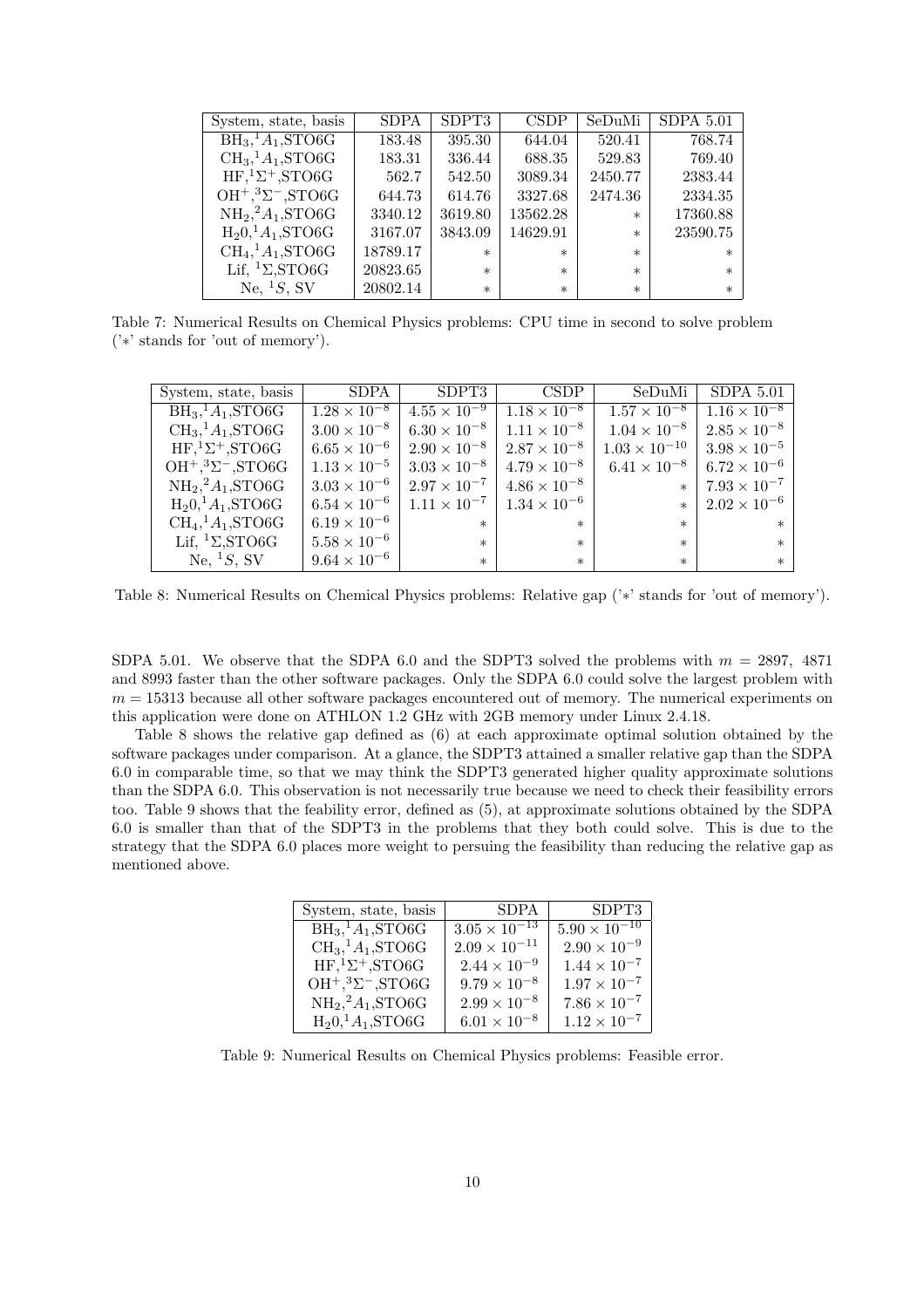# 5 Concluding Remarks

Through numerical results, we have checked the stability and the performance of the SDPA 6.0. In particular, exploiting sparsity provides us great efficiency. It contributes to solving large scale and sparse problems arising from various field.

We have compared the performance of the SDPA 6.0 with other existing software packages. The SDPA 6.0 achieves the highest speed for many of the problems tested. We have to point out, however, that the accuracy attained by the SDPA 6.0 is lower than that of other software packages in SDPs arising from Chemical Physics although the feasibility error attained by the SDPA 6.0 is smaller. Ideally both higher accuracy and smaller feasibility error are preferable, but not so easy to attain in some problems. Further investigation is necessary to guarantee a well-balanced high quality solution.

The authors hope the SDPA will help many researchers' study in various fields. Any feedback from practical applications will bring big benefits to the SDPA. They will continue to refine the SDPA in order to apply it to more real problems.

### ACKNOWLEDGMENTS

The authors thank Maho Nakata for many valuable suggestions and helpful cooperation on applications of the SDPA to Chemical Physics. The authors also thank Kim Chaun Toh for a modification of the SDPT3 so as to solve relatively large randomly generated SDPs correctly.

# References

- [1] E. Anderson, Z. Bai, C. Bischof, S. Blackford, J. Demmel, J. Dongarra, J. Croz, A. Greenbaum, S. Hammarling, A. McKenney, and D. Sorensen, "LAPACK Users' Guide Third" Society for Industrial and Applied Mathematics 1999 Philadelphia, PA, ISBN 0-89871-447-8 (paperback).
- [2] S. J. Benson and Y. Ye, DSDP home page. http://www.mcs.anl.gov/˜benson/dsdp (2002).
- [3] A. Ben-Tal and A. Nemirovskii Lectures on Moden Convex Optimizatin Analysis, Alogorithms, and Engineering Applications, (SIAM, Philadelphia, 2001).
- [4] S. Boyd et al, "Linear matrix inequalities in system and control theory" Society for Industrial and Applied Mathematics 1994 Philadelphia, PA, ISBN 0-89871-334-X
- [5] B. Borchers, " CSDP, A C Library for Semidefinite Programming," Optimization Methods and Software 11 & 12 (1999) 613–623.
- [6] B. Borchers, "SDPLIB 1.2, a library of semidefinte programming test problems," Optimization Methods and Software 11 & 12 (1999) 683–690.
- [7] K. Fujisawa, M. Kojima and K. Nakata, "Exploiting Sparsity in Primal-Dual Interior-Point Methods for Semidefinite Programming," Mathematical Programming 79 (1997) 235–253.
- [8] K. Fujisawa, M. Fukuda, M. Kojima and K. Nakata, "Numerical Evaluation of SDPA (SemiDefinite Programming Algorithm)," in: H. Frenk, K. Roos, T. Terlaky and S. Zhang eds., *High Performance* Optimization, (Kluwer Academic Press, 2000) pp.267-301.
- [9] M. X. Goemans and D. P. Williamson, "Improved approximation alogrithoms for maxmum cut and satisfiability problems using semidefinite programming," Journal of Association for Computing Machinery 42(6) (1995) 1115–1145.
- [10] C. Helmberg, F. Rendl, R. J. Vanderbei and H. Wolkowicz, "An interior-point method for semidefinite programming," SIAM Journal on Optimization 6 (1996) 342–361.
- [11] M. Kojima, S. Mizuno and A. Yoshise, "A Primal-Dual Interior Point Algorithm for Linear Programming", in: N. Megiddo, ed., Progress in Mathematical Programming: Interior Point and Related Methods (Springer-Verlag, New York, 1989) 29–47.